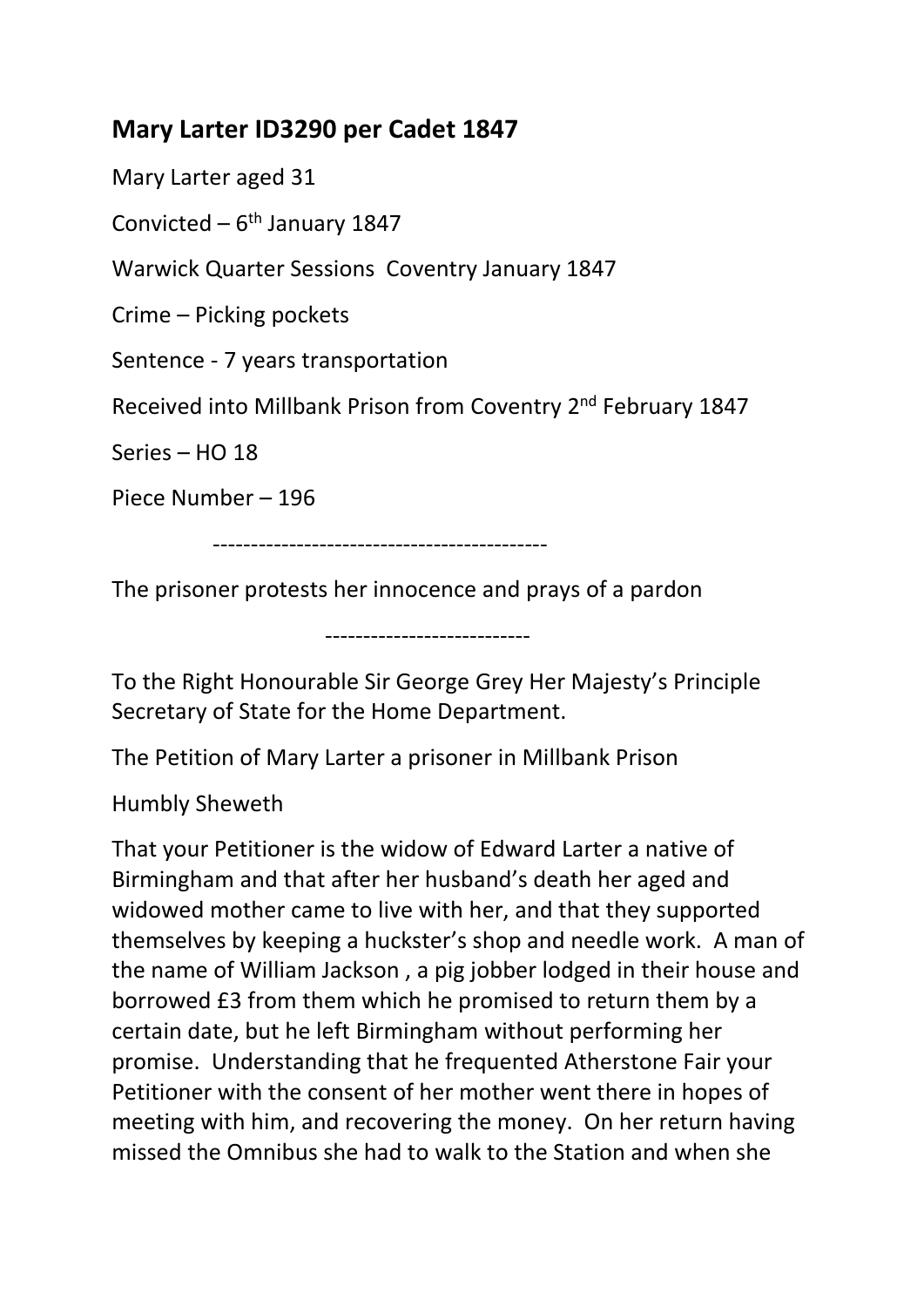had proceeded about two miles she met a cart with a man and two women in it. She inquired whether they thought she would be in time for the train, they replied that is had already started. She expressed her disappointment as she wished to return home that evening. They said that they would be returning to Birmingham at half past six and that if she would go back to Atherstone with them they would make room for her in the cart and that she could return to Birmingham with them. She accepted their offer and on arriving at Atherstone she and the women named Smith went into a Public House and remained there until five o'clock when they went out together Smith went to seek for the man and the cart, and your Petitioner to by some food she returned alone to the Public House about six o'clock and remained there expecting to be called for until half past eight when she inquired whether she could be accommodated with a bed. She was told that they had not a spare bed, but the Landlady's daughter said she could recommend her to a house where she could obtain one, and went with her to the Black Boy Public House. The Landlord asked a few questions and then bade your Petitioner sit down, a short time after a Constable came in accompanied by a man who on seeing your Petitioner, identified her as the person he had been talking with near the place where a man had been robbed she was immediately taken into custody. Smith had been apprehended for robbing a man and was then in the same house.

Your Petitioner protests that she had no previous knowledge of the persons she met with in the cart and that she is entirely innocent oif the charge brought against her. She humbly solicits your kind consideration of the circumstances of her case and that you would be pleased to recommend her pardon and your Petitioner will ever pray.

The mark of Mary Larter

Witness A Maclesh